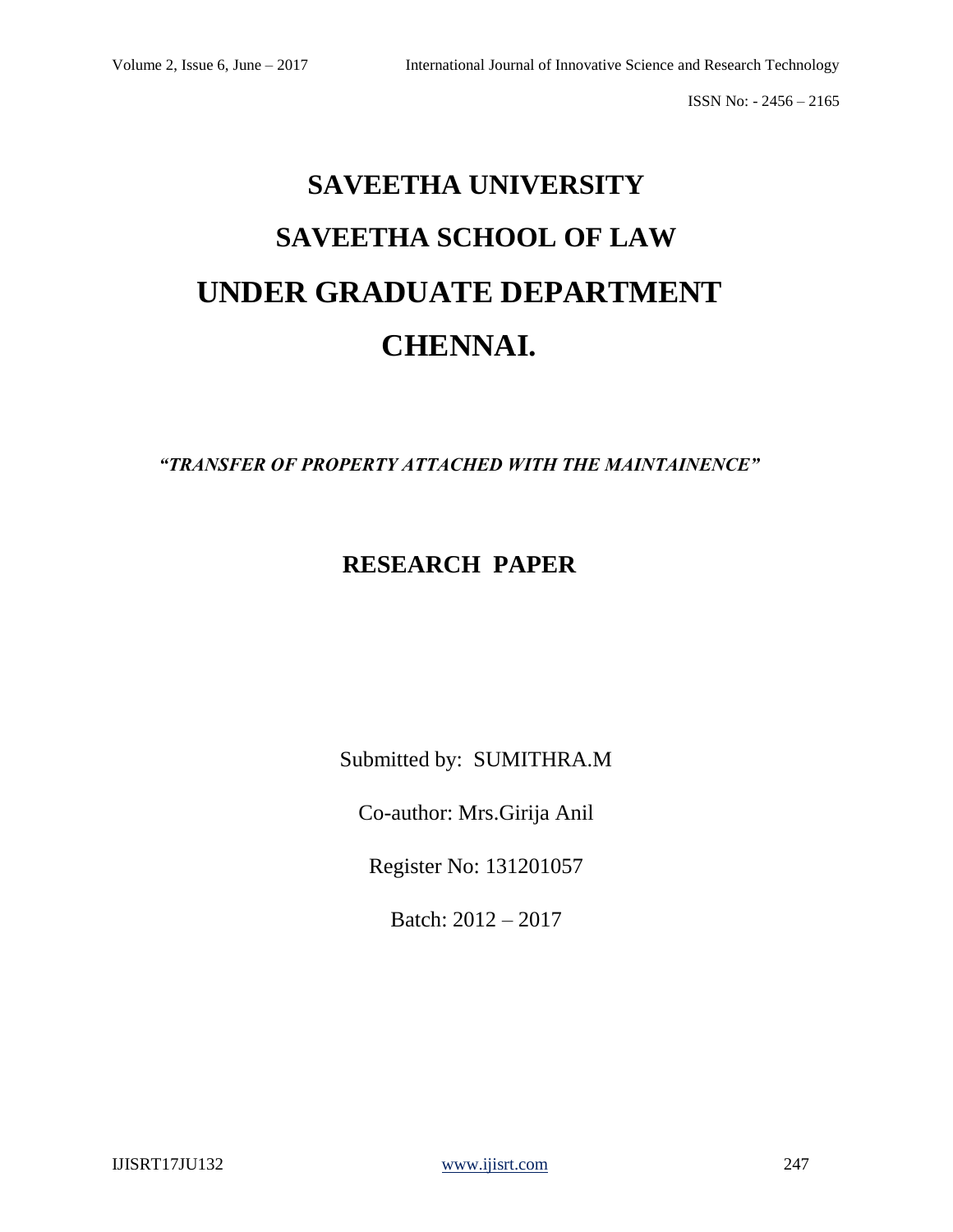# **CONTENTS**

- ➢ Objectives
- ➢ Hypothesis
- ➢ Research Methodology
- ➢ Limitation

# **CHAPTERIZATION**

- Introduction
- Amendment
- Effect Of The Section
- Scope Of The Section

# **CHAPTERI**

- What Rights Protected
- Maintenance Not A Charge
- Right Under The Amended Section

# **CHAPTERII**

- Enhanced Maintenance
- Right Of Residence
- Maintenance Not Secured By Decree

# **CHAPTERIII**

- Enforceability As Between The Mother And The Son Irrespective Of Notice:
- Marriage
- Case Laws

# **CONCLUSIONS LIST OF REFERENCE FOOTNOTES**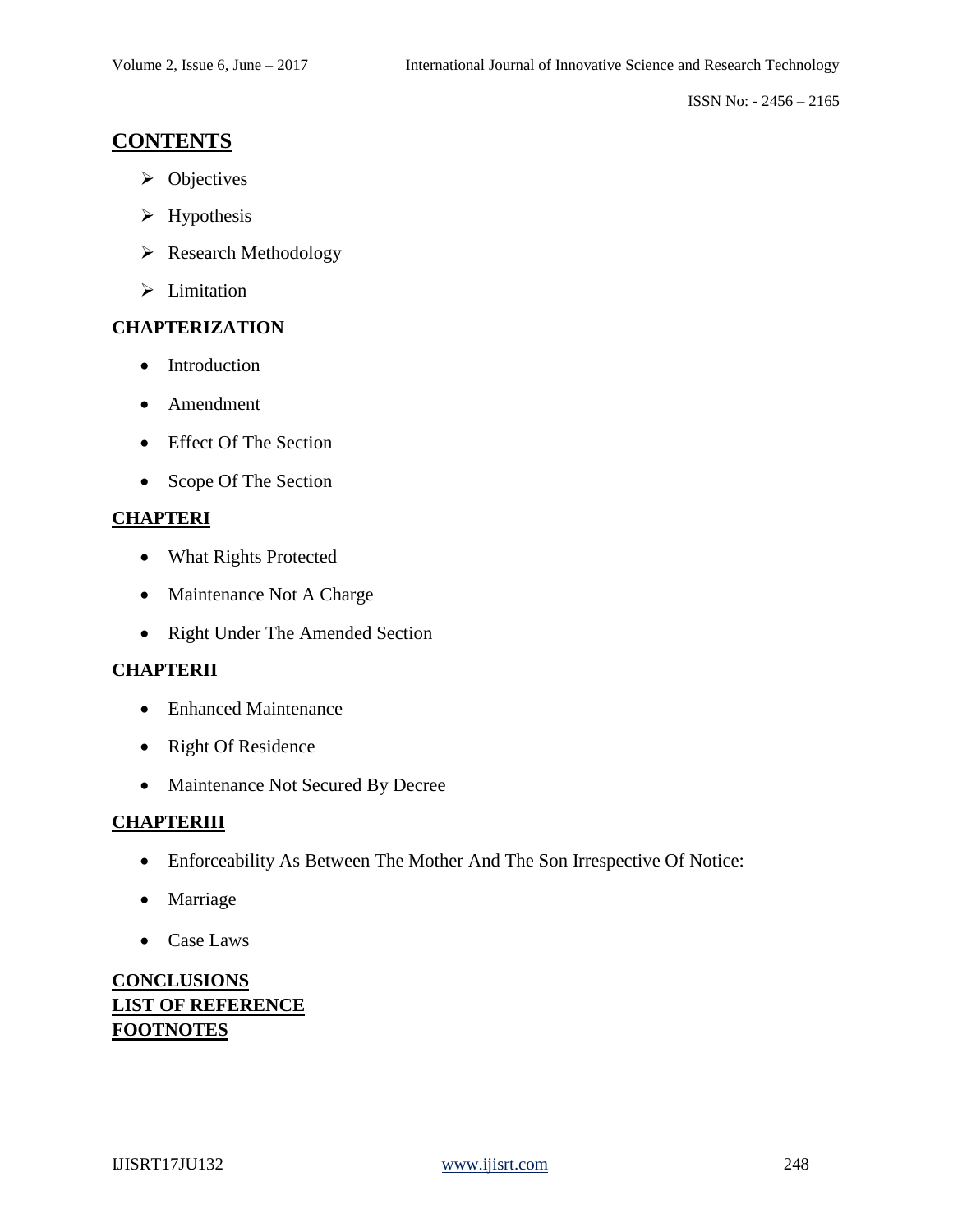# **ACKOWLEDGEMENT**

 This is to certify that this Doctrinal Research entitled "TRANSFER OF PROPERTY ATTACHED WITH THE MAINTENANCE" is a bonafide record of independent work done by Sumithra.M in a partial fulfillment of the requirement for the degree of B.A LLB(hons) in during the academic year 2012 – 2017 under my guidance and supervision in the Under Graduate Department Of Law,Saveetha School of Law Saveetha University, chennai – 117.

This research paper has not been submitted elsewhere for any other degree.

Place: Chennai Mrs.GIRIJA ANIL(ASST. PROF)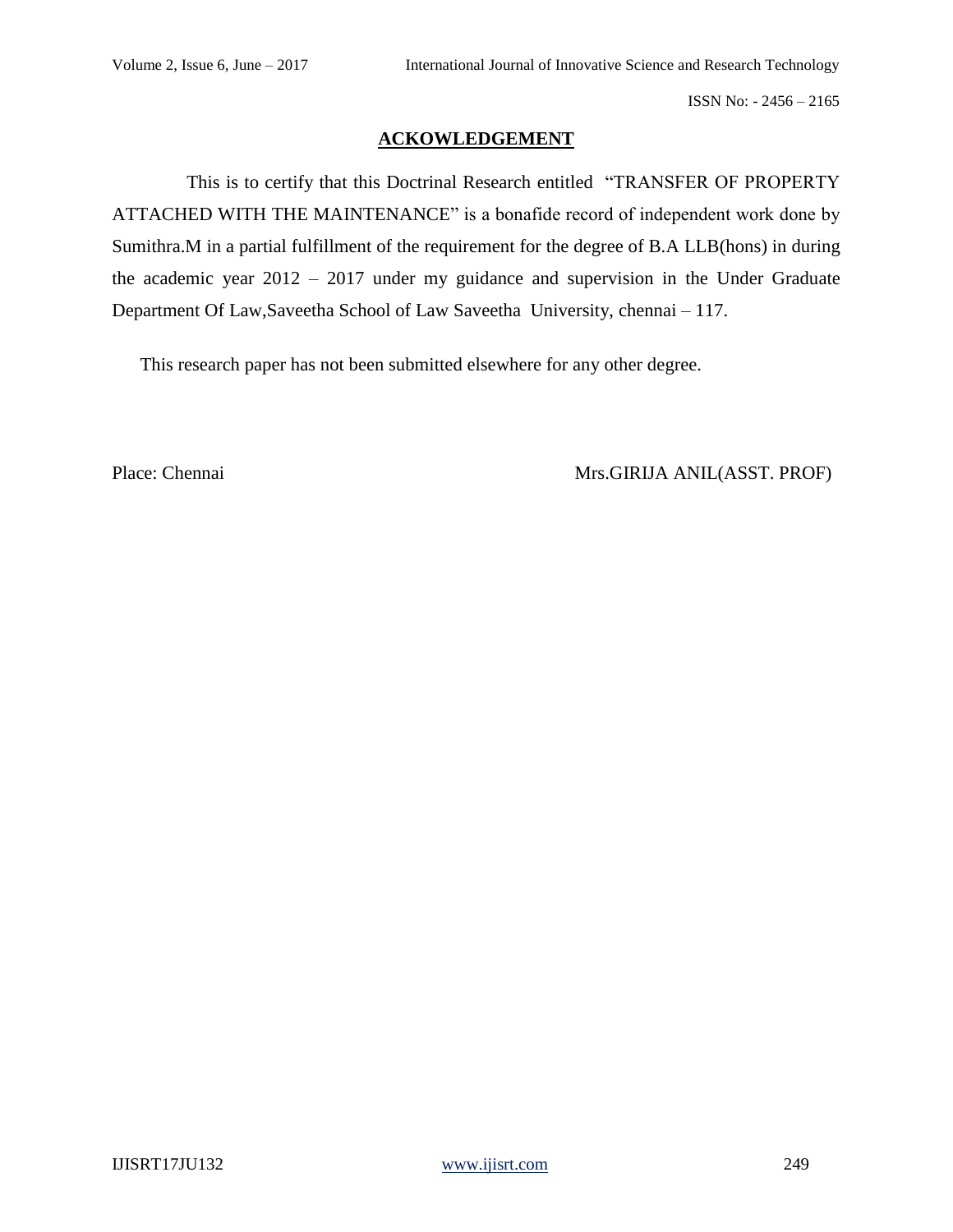### **OBJECTIVES:**

 The Transfer of Property Act, 1882 (hereinafter referred to as the 'T P Act, 1882') was intended to define and amend the existing laws and not to introduce any new principle. It applies only to voluntary transfers. The following may be enumerated as the objectives of the Act:

- $\triangleright$  As per the preamble of the Act, the T P Act, 1882 is to amend or regulate the law relating to transfer of property by the acts of the parties.
- $\triangleright$  The Act provides a clear, systematic and uniform law for the transfer of immovable property.
- $\triangleright$  The Act completes the Code of Contract since it is an enacted law for transfers that take place in furtherance of a contract.
- ➢ With provision for inter-vivo transfers, the T P Act, 1882 provides a law parallel to the existing laws of testamentary and intestate transfers.
- $\triangleright$  The Act is not exhaustive and provides scope to apply the principles of Justice, Equity and Good Conscience if a particular case is not governed by any provision of law.

# **HYPOTHESIS**:

The question arises in transfer of property act of 1882 under section 39 of transfer where third person is entitled to maintenance and how it is useful to the people under Indian law.

# **RESEARCH METHODOLOGY:**

This research is purpose to be carried out by in transfer of property act 1882 and also the status quo in the legislation under the maintenance for the third person is entitled to maintenance. The secondary data will be collected to be analyzed. Secondary data will be collected through content analyze methods where the researcher will deduct and analyze the data from various material such as book and journals which relating to the issue of maintenance and with internet sources.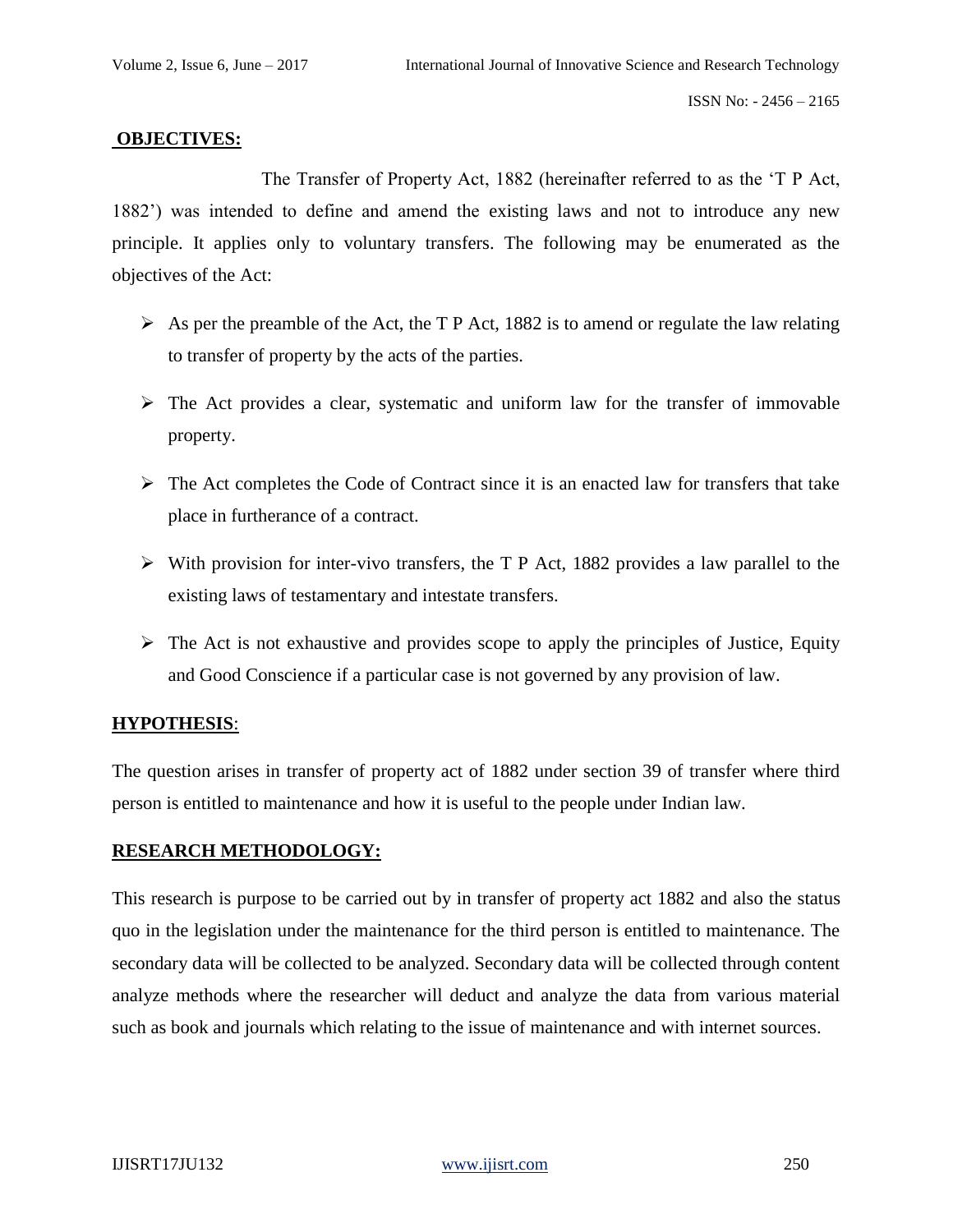# **LIMITATION**:

 Limitation on Transfer: The Act applies to transfer by the act of parties and not by application of law. Thus, its operations are limited to transfers by act of parties only except in a few cases saved by Section 39 of the Act.

#### **INTRODUCTION:**

# **SECTION 39: TRANSFER WHERE THIRD PARTY IS ENTITLED TO MAINTENANCE**-

 Where a third person has a right to receive maintenance, or a provision for advancement or marriage, from the profits of immovable property, and such property is transferred, the right may be enforced against the transferee, if he has notice thereof if the transfer is gratuitous; but not against a transferee for consideration and without notice of the right, nor against such property in his hands.

#### **PRINCIPLE:**

 The maintenance of a Hindu widow is not a charge upon the estate of her deceased husband until it is fixed and charged upon the estate by a decree or by agreement, and the widow's right was, at one time, liable to be defeated by a transfer of the husband's property to a bona fide purchaser for value even with knowledge of the widow's claim for maintenance, unless the transfer had, further, been made with the intention of defeating the widow's claim. The words "*with the intention of defeating such right"* gave rise to difficulty of the proof of intention superadded to notice of right which has now been laid down as quite sufficient to protect the interest.

#### **AMENDMENT:**

Section 39 of the transfer of property act, states as follows:

 "Where a third person has a right to receive maintenance, or a provision for advancement or marriage, from the profits of immovable property, and such property is transferred, the right may be enforced against the transferee, if he has notice thereof if the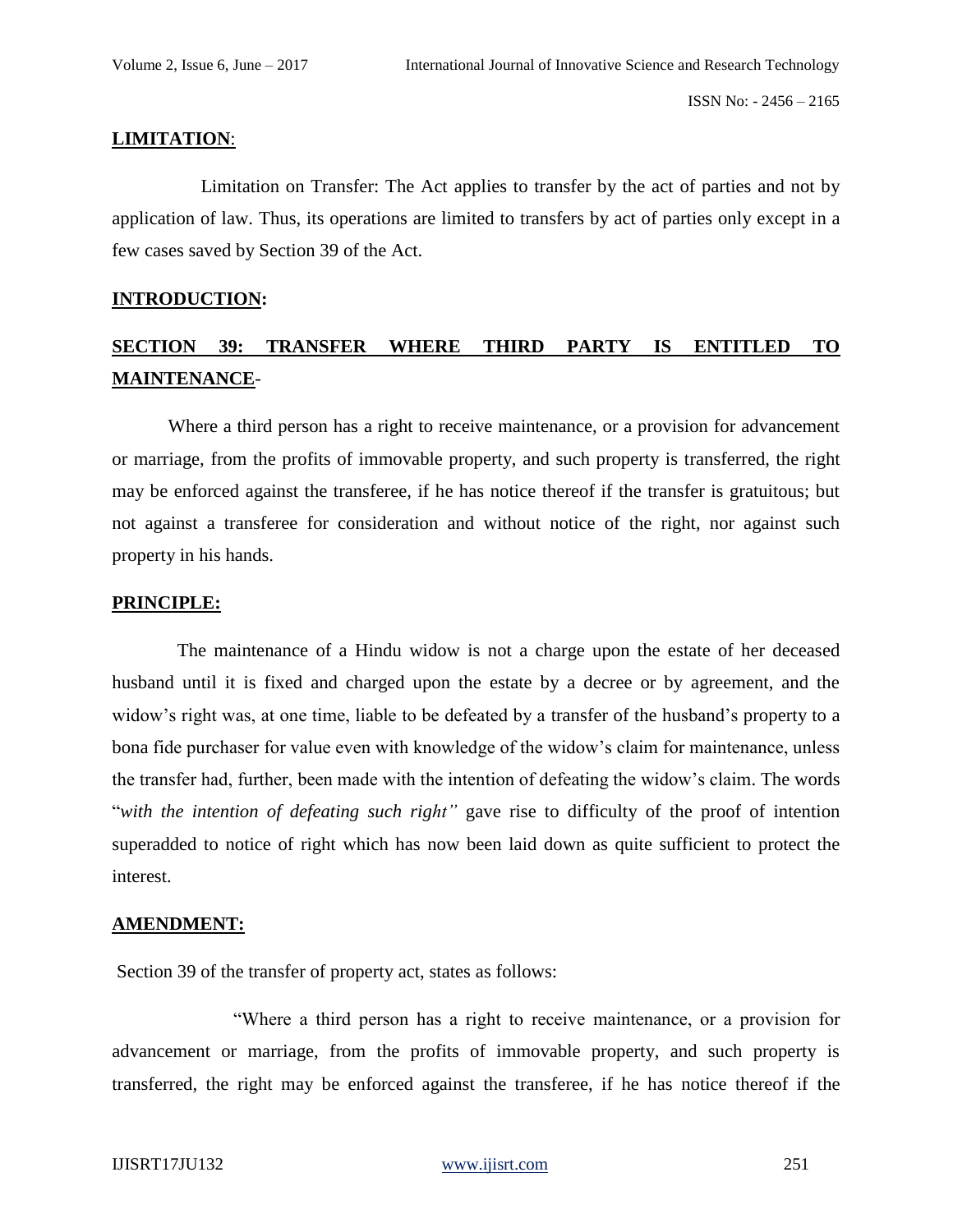transfer is gratuitous; but not against a transferee for consideration and without notice of the right, nor against such property in his hands."

 The above provision was amended, by the amending act 20 of 1929. Before the amendment, it was necessary to prove that the transfer was with the intention of defeating such a right. But this was taken away under the amendment. Hence, under the present section, if a person has a right to receive maintenance from the profits of immovable property and such property is transferred, the right can be enforced against the transferee, if he has notice thereof. Thus , it was not necessary for the plaintiffs to prove that the transfer was within the intention of defeating their rights. Now, the only question to be considered is, whether defendants 2 and 3, had notice thereof. Soon after the amendment of sec.39, the matter came up for consideration before the Privy Council, where it was held as follows:-

# **MEANING OF WORDS:**

 As provided under sec.39 where a third person as a right to receive maintenance, if the property is purchased with the knowledge of that right so long as it subsists that right can be enforced against transferee at any time.

 The right of the maintenance holder cannot be permitted to be defeated by transfer of the property, nor can, in such a case the transferee with notice be permitted to acquire rights which are higher than those of the transferor. Therefore when it is stated in sec.39 of the Transfer of property act , "where a third person has a right to receive maintenance" it means not only the right to receive maintenance in the first instance but also the right to receive enhanced maintenance if there is a material change in the circumstances.

# **ECTION 28 OF THE HINDU ADOPTIONS AND MAINTENANCE ACT , 1956, HAS NOT OVERRIDDEN SEC.39 OF THE ACT:**

 It is not correct to say that sec.28 of the Hindu adoptions and maintenance act, 1956 has overridden sec 39 of the transfer of property act in its application to a Hindu wife in respect of her maintenance. Section 28of the 1956act does not purport to deal with the wife's right and is only confined to dependants and is, therefore, not exhaustive and a Hindu wife is still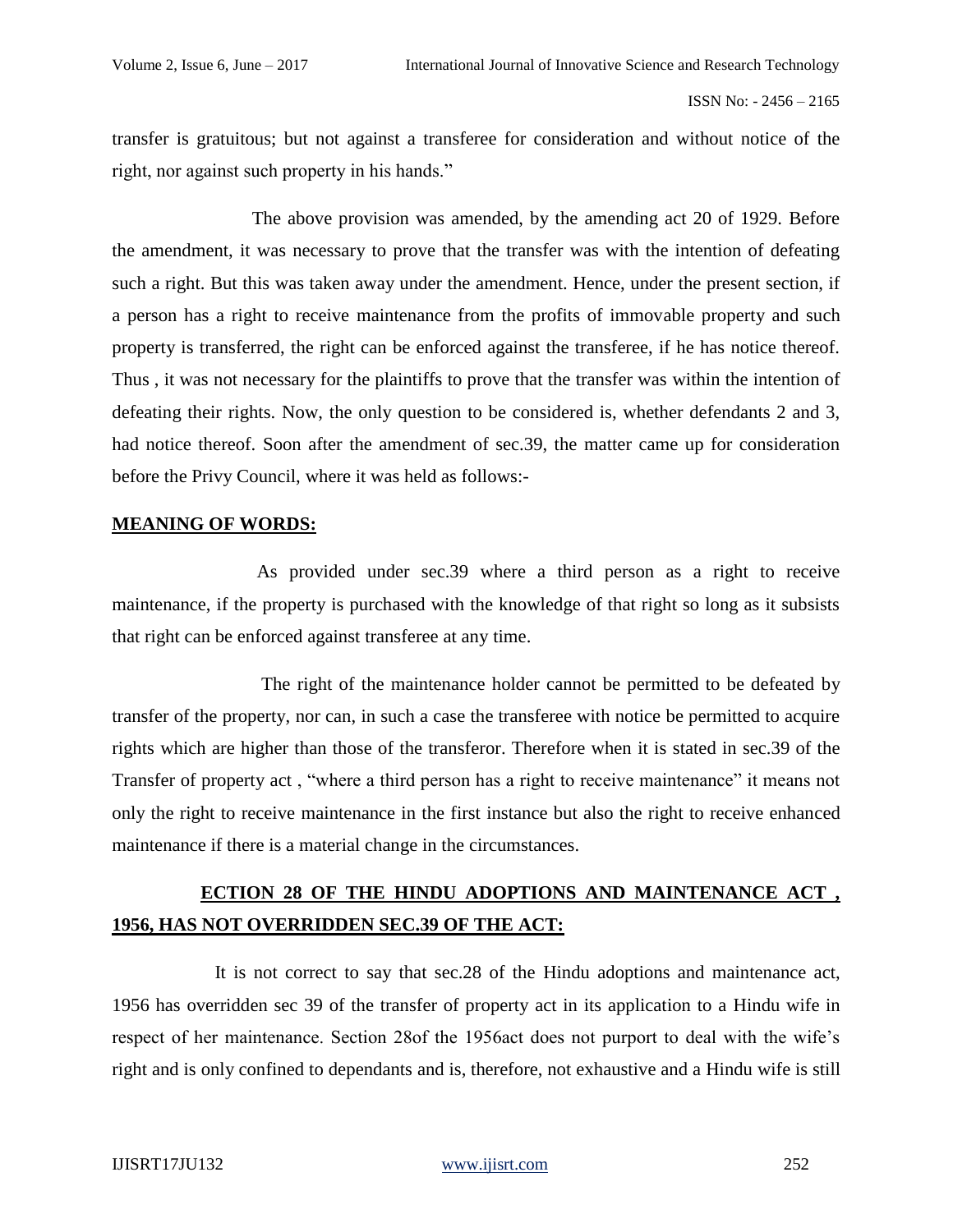entitled to rely on sec.39 of the transfer of property act which is entirely left un affected by the 1956 act.

 It is clear from the provision of sec.28 of the Hindu adoption and maintenance act, 1956, and sec.39 of the transfer of property act, that the right to maintenance in a proper case is not defeated by a gratuitous transfer by the person liable to pay maintenance.

# **EFFECT OF THE SECTION :**

 The charge is created in terms of statutory provisions contained in sec.39 of the transfer of property act. Once the court, came to be conclusion that the transfer was not bona fide transfer without notice, then sec.39 of the transfer of property act should operate without hindrance. One must not overlook the effect of section.39 which is that if alienation is made of the husband's property with notice of the right of his wife to maintenance, the alienation will not affect her right in any way.

# **SCOPE OF THE SECTION:**

 It is to sec.39 of the transfer of property act that one has to look to before the transfer which affects the right to maintenance is impeached. It seems, however, to be plain that neither the texts of Hindu law nor sec.39 creates any right or interest in immovable property on the ground of maintenance. Right to maintenance and right to property are two distinctly separate things and should not be confused when one considers sub section(2) of sec.14 of the Hindu succession act. Unless, therefore, in the discharge of an obligation to maintain, any specific property is given in possession of or transferred, it cannot be validly contended that the woman has the right to the property in lieu of her maintenance.

# **WHAT RIGHTS PROTECTED:**

The rules protect three definite rights, namely:

- $\triangleright$  A right to maintenance
- $\triangleright$  A provision for marriage
- $\triangleright$  A provision for advancement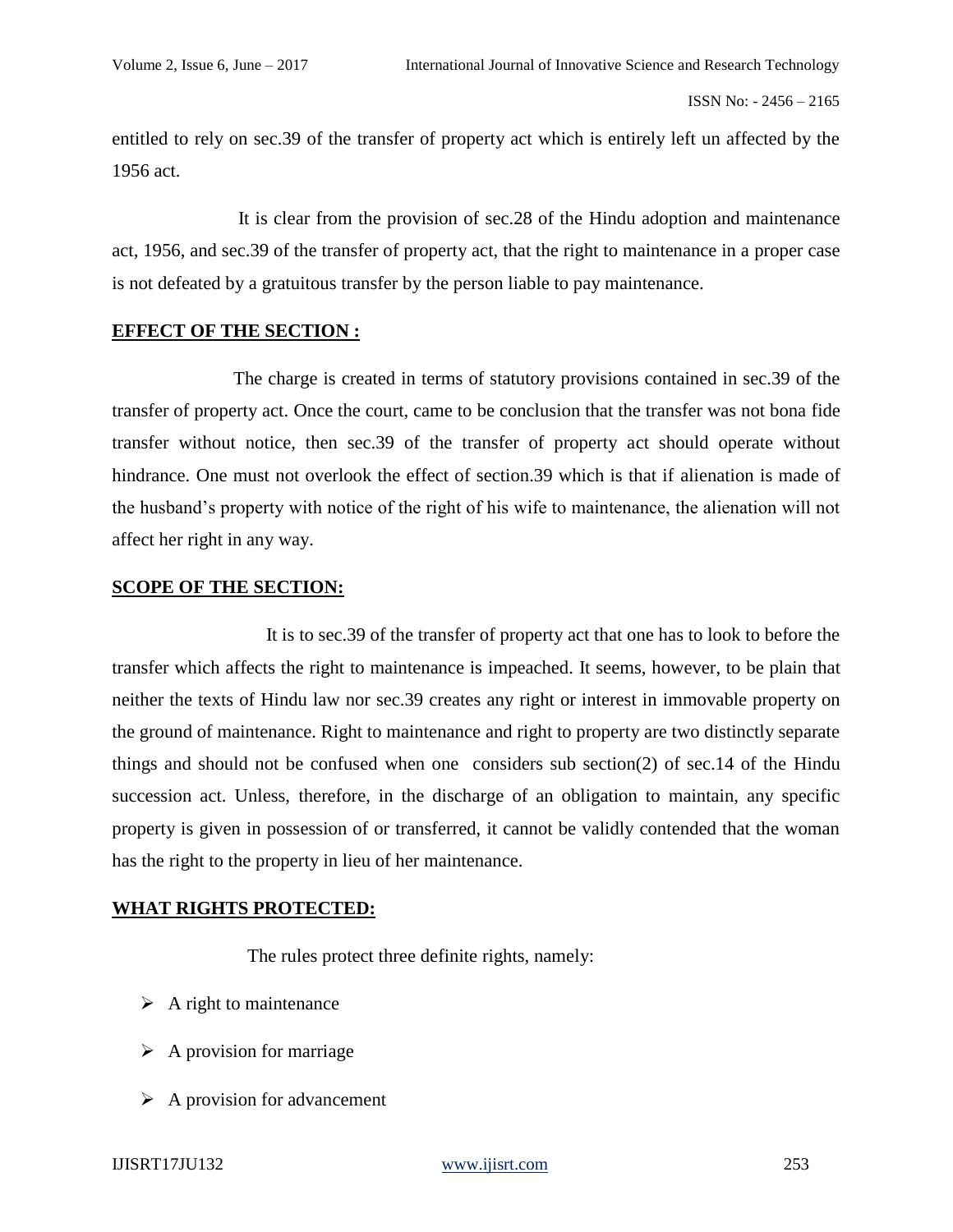The nature of these rights differs according to the personal law of the persons claiming them. Thus, while the Hindu widow has a peculiar place in Hindu jurisprudence, her position bears no analogy to English or Mohammedan law.

Section 39 of the transfer of property act protects the right of the widow to maintenance from her husband's share of joint family property against improvident alienations by the surviving coparceners. Where the property belonging to different owners is subject to a common charge for the maintenance of a widow, each of them is liable to contribute according to the value of the property of which he is the owner. A property or fund which is equally liable with another to pay debt should bear it's just share of the debt. This rule of contribution is based on justice, equity and good conscience.

# **MAINTENANCE NOT A CHARGE:**

 The right of maintenance, even of a Hindu widow, is an indefinite right which falls short of a change<sup>1</sup>. It is not a charge unless it has been made a charge by decree or agreement<sup>2</sup>, or unless the widow is in possession of specific property allotted for her maintenance.

 In such cases, notice of the charge is sufficient to bind the transferee. However in some cases it had been held that a charge for maintenance created by decree was binding on a transferee irrespective of whether he had notice of the charge. Those decisions proceeded on the view that the effect of a charge was similar to that of a mortgage, in that it placed a limitation on the ownership of the property. Those decision , however , were not correct, for even before the amending act of 1929 it was clear that a charge did not, like a mortgage, create an interest in property, and the amended s 100 expressly en acts that a charge cannot be enforced against a transferee for consideration without notice. This section purports to deal with a right of

<sup>1</sup> Lakshman v satyabhamabai (1877)ILR 2 Bom 494.

<sup>2</sup> Ram kunwar v ramdai (1900)ILR 22 All 326.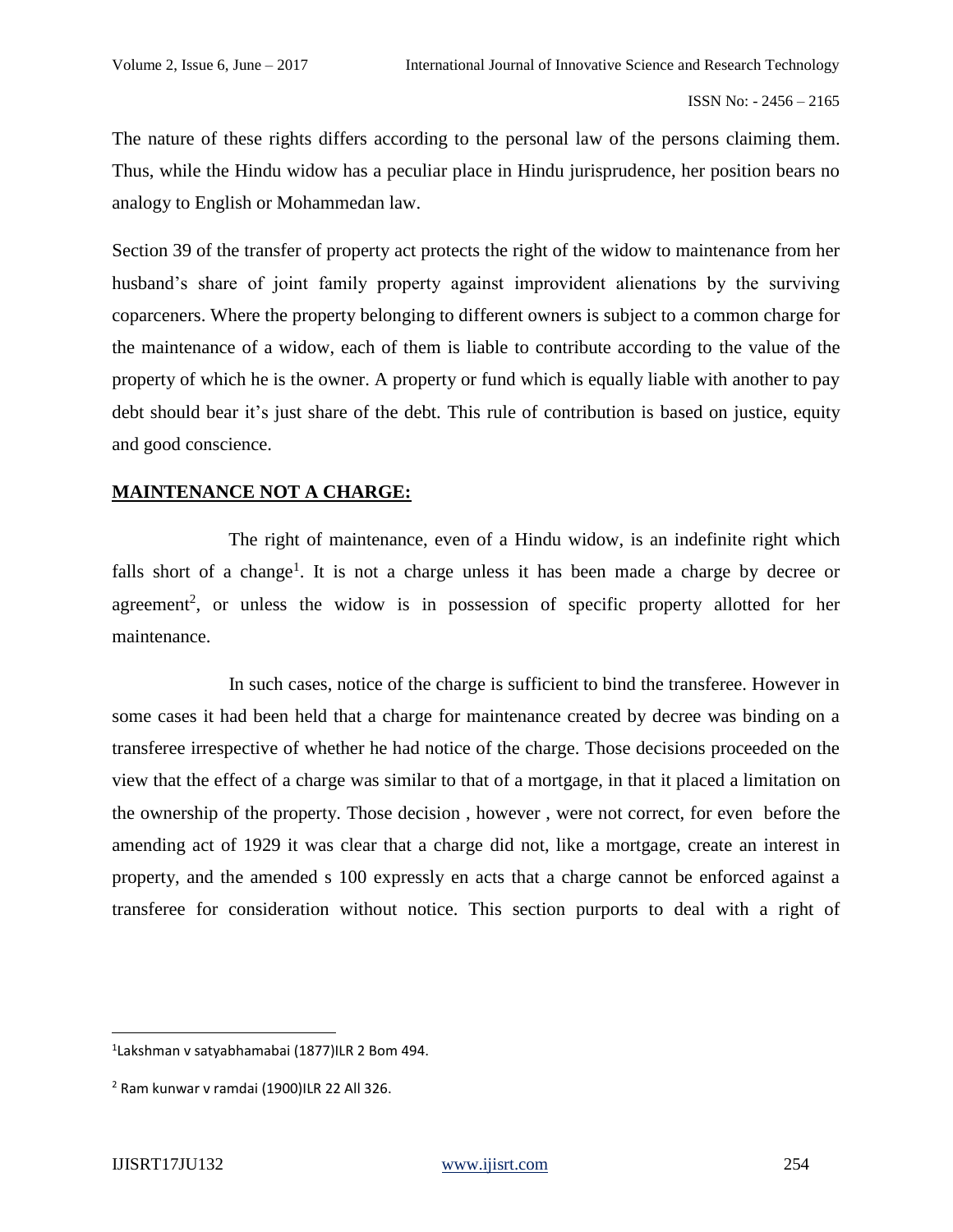aintenance or the like which , not having been made a charge by decree or agreement, falls short of a charge<sup>3</sup>.

#### **RIGHT UNDER THE AMENDED SECTION :**

Under the amended section, the right of the widow is more effectively protected. It is not necessary that the transferee should be aware of an intention to defraud the widow or to defeat her right to maintenance<sup>4</sup>. If he is a transferee for consideration, he takes subject to the right if he has notice of it. If he s gratuitous transferee, he takes subject to the right, irrespective of whether he has notice of it. The amended section is not intended to create a charge where none existed. The effect of the amendment is to make it unnecessary for the widow to prove that the transfer was made with the intention of defeating her right.

#### **ENHANCED MAINTENANCE:**

It has been held <sup>5</sup> that the right to receive maintenance protected by the section in not merely the right to receive such maintenance in the first instance, but also the right to receive enhanced maintenance in the future if there has been a material change in the circumstances.

#### **RIGHT OF RESIDENCE:**

 Where, by way of settlement of disputes between the husband and the wife, property is given to the wife by the husband for her separate residence during her lifetime, it is a part of the arrangement for the grant of maintenance. Subsequent alienation by the husband cannot divest her from her possession till her death, and the transferee (from the husband) is not entitled to possession till her death. Section 39 applies to such a situation. The word maintenance in the section covers residence also.

# **MAINTENANCE NOT SECURED BY DECREE:**

 $3$  Ghasiram v kundanbai (1941)ILR Nag 513.

<sup>4</sup> Dattatreyav julsabai(1943) ilr bom 646

<sup>5</sup> Kaveri v prameswari air 1971 ker 216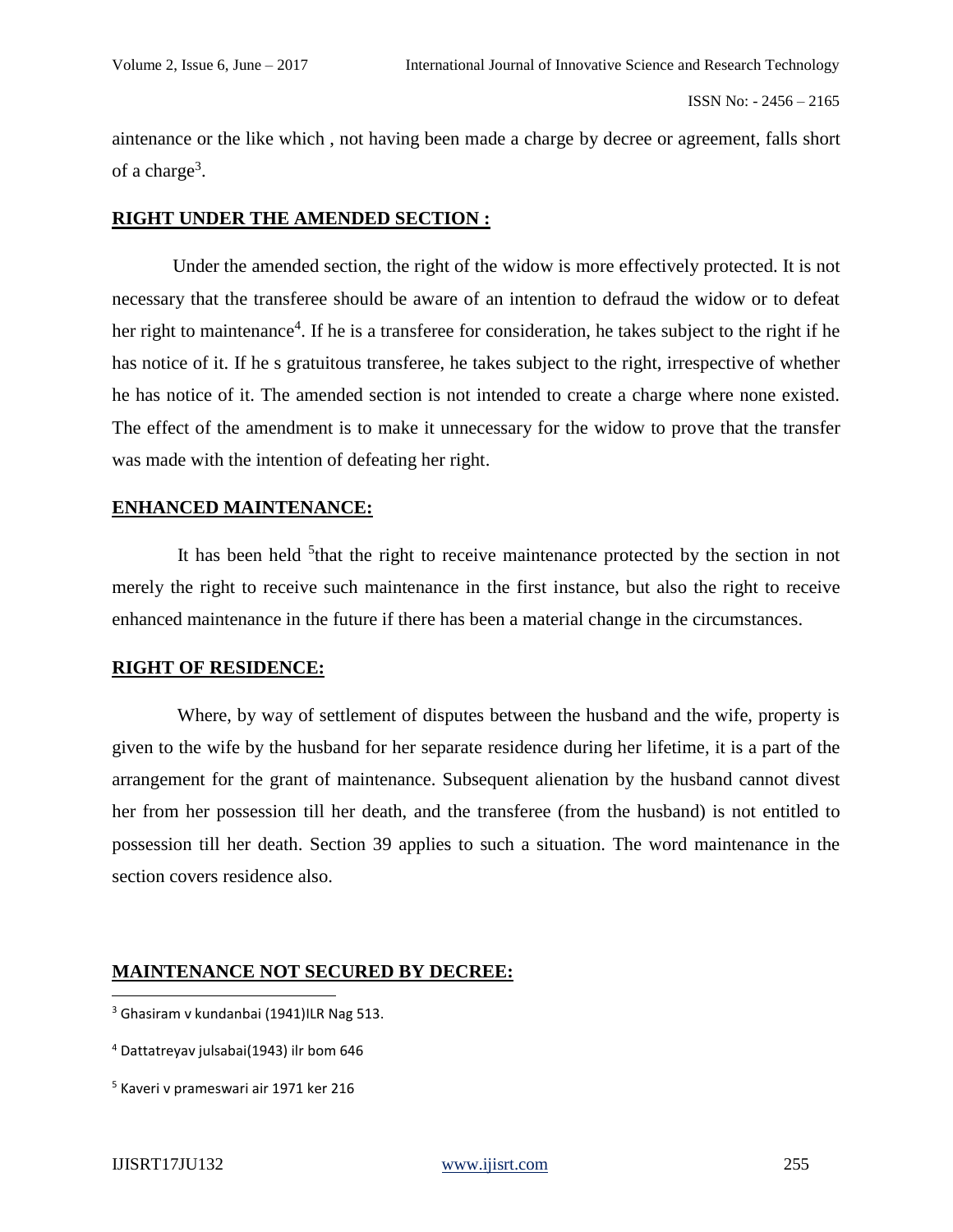Under Hindu law, the maintenance of a wife by her husband is, of course, a matter of personal obligation which attaches from the moment of marriages. From the date of marriage her home is necessarily in her husband's home. He is bound to maintain her in it if she is willing to reside with him and discharge her duties. The doctrine of maintenance of a wife can be traced to the smritis, and the principal Hindu commentaries upon them. These texts enjoin a mandatory duty upon the husband to maintain his wife. It imposes a personal obligation on him enforceable by the sovereign or state. However, this does not mean that the obligation is not referred at all to his property and that he can alienate all his property and deprive his wife of the right to maintenance from the income of his property. The personal obligation on the part of the husband to maintain the wife is even wider, in the sense that his obligation will exist if he has no properties from which he could derive any income. Even accordingly to the ancient texts, the wife was supposed to be a co-owner of her husband's property, though in a secondary sense. The Hindu female's right to maintenance is a tangible right against property flowing from the relationship between the husband and wife and is recognized, and has been strongly stressed even by the earlier Hindu jurists starting from yajnavalkya to Manu .even without a charge, the claim for maintenance is doubtless a pre-existing right enforceable against the property in the hands of aliened with notice of her claim<sup>6</sup>.

 It is not necessary that the right to maintenance should become crystallized in the form of a decree to enable the wife to proceed against the property in the hands of the husband or his transferees. Merely because, at the time when the settlement deed was executed, the wife had not obtained a decree for maintenance would not mean that she will not be entitled to enforce the right of maintenance against the property gratuitously transferred by the husband in favor of a transferee or a gratuitous transferee. If the husband gifted the properties in favor of the concubine without making provision for the maintenance of the wife, then the wife will be entitled to have a charge against the very properties, and enforce the same. It is not open to a husband to effect an alienation of his properties, when such alienation has the effect of depriving her and other dependants of their maintenance. A wife and children can therefore, have a change upon the properties of the husband, and can enforce the same against a gratuitous transferee. However, if

<sup>6</sup> Banda manikyam v banda venkyamma ail 1957 ap 710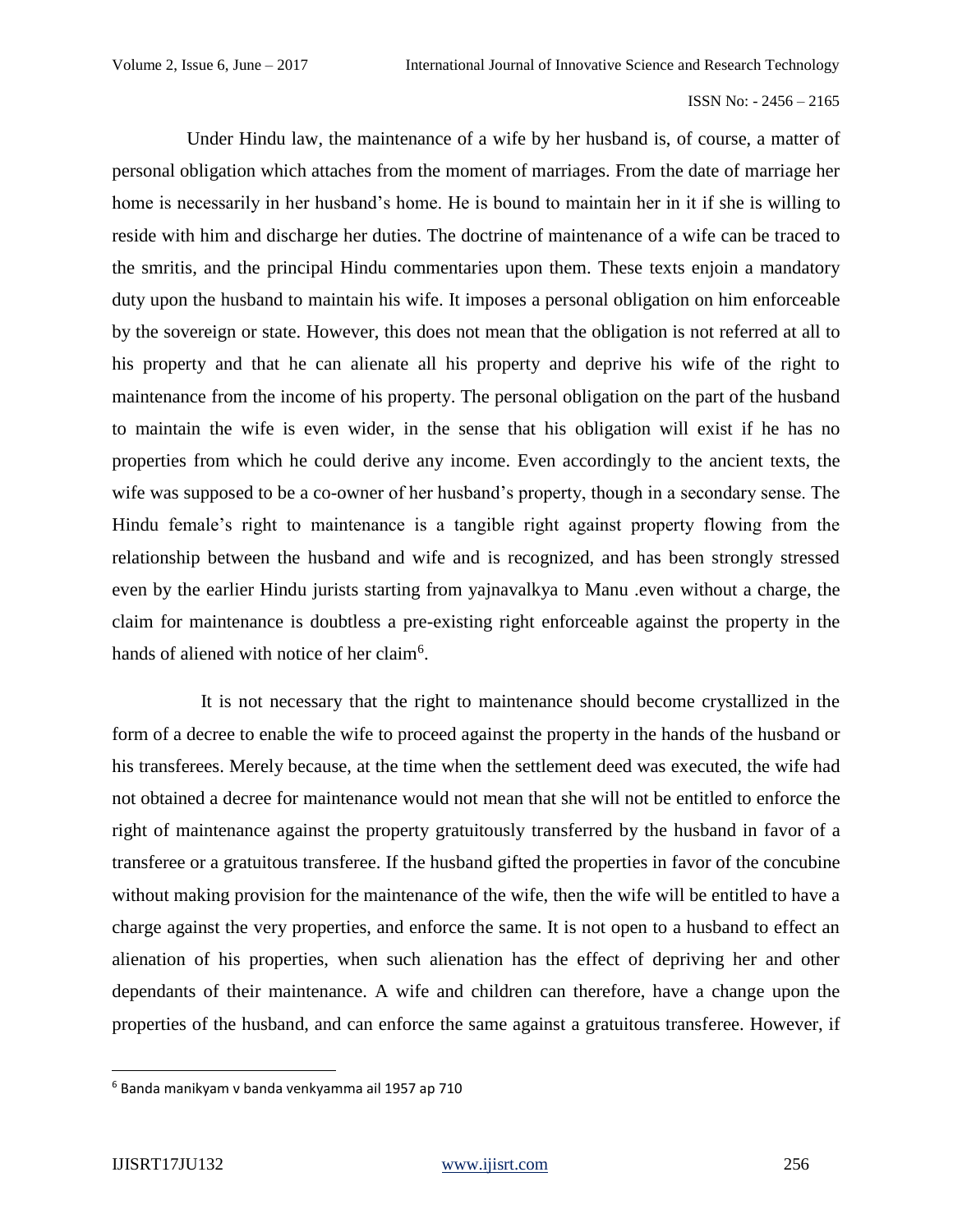the husband transfers the property with the knowledge of his wife and children the latter as such would have no claim of maintenance against the transferee.

#### **NOTICE:**

 The provision as to notice marks the difference between the old section and the new, under the old section; the transferee was not bound, unless he had notice of the intention to defeat the right of the widow. Under the new section, notice of the right is sufficient to bind the transferee. If he is a bona fide transferee for valuable consideration without notice, he is not bound. Under section 3, the notice may be either actual or constructive. Andhra Pradesh high court has held that the expression 'notice' used should have a broad connotation, and cannot be construed literally to mean information given. Aptly, it should mean knowledge and awareness. It was held that as long as a right exists under the law, it is obvious notice to one and all<sup>7</sup>.

# **ENFORCEABILITY AS BETWEEN THE MOTHER AND THE SON IRRESPECTIVE OF NOTICE:**

 As a woman is entitled to maintenance not only from the husband, but also from sons who were members of a joint family, the wife has a right to ask for a charge on the entire family property irrespective of whether they had effected division between them. A son cannot plead want of notice about his mother being to get maintenance from out of the income of the joint family property. Partition can have no impact whatsoever on the mother's right.

#### **FAMILY DEBTS:**

 Under the Hindu law, debts contracted for the benefit of the family take precedence over a widow's claim for maintenance, and if family property is alienated for the discharge of debts binding on the family, the right of the aliened overrides the right of the widow, even if he had notice of her claim maintenance<sup>8</sup>. However, when maintenance has been expressly charged on the property, it takes precedence over the right of an execution purchaser even though the decree was for a debt binding on the family. Although the husband's debts may override the

<sup>7</sup> C yemunav p.manohnaair 2004 ap312

<sup>8</sup> Lakshaman v satyabhamabai (1877)ilr 2 bom 494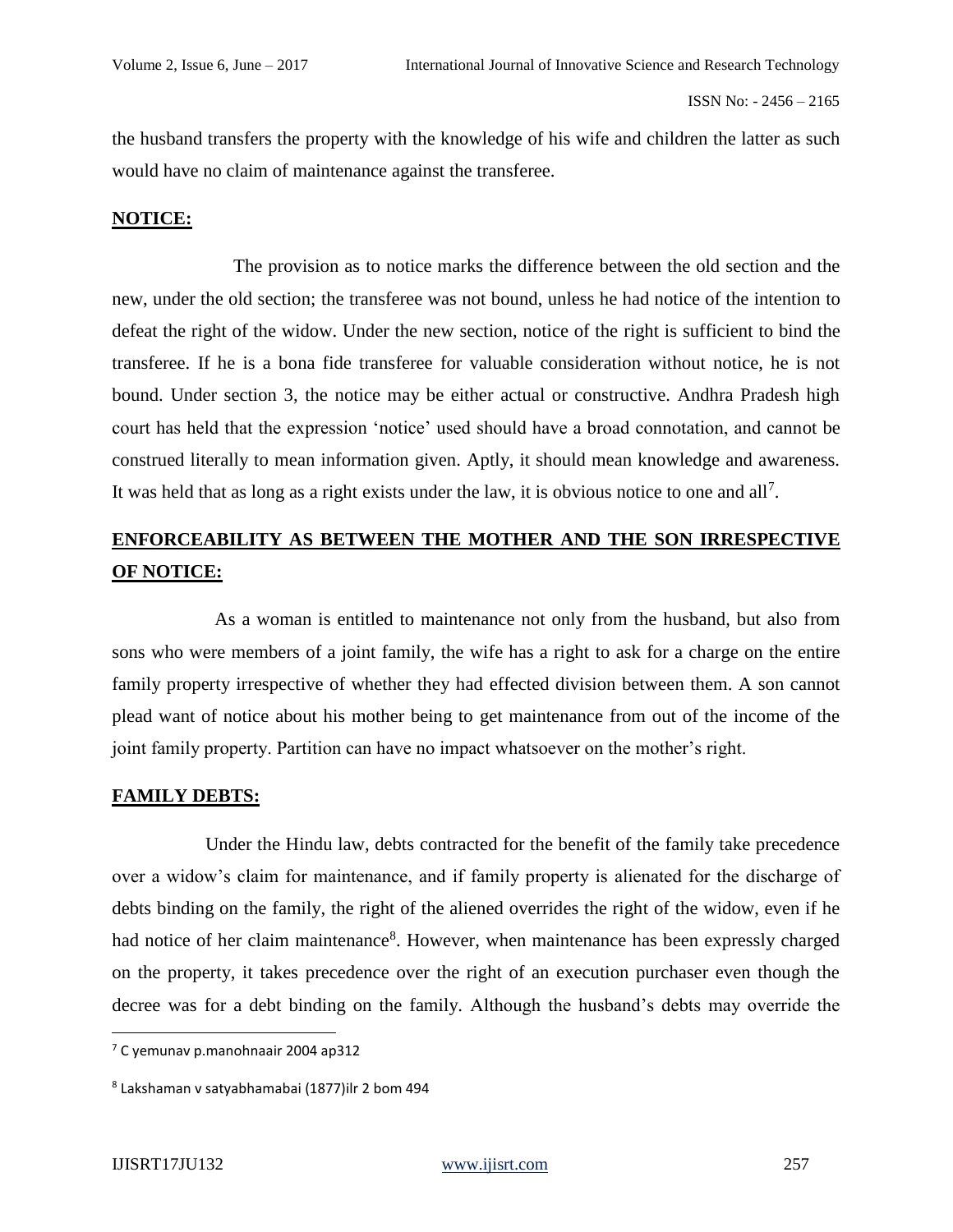widow's claim for maintenance, she has a right to challenge debts incurred by coparcener, such as s son or a brother of her deceased husband, and to enforce her rights against the property sold to pay off those debts, unless it be proved that they had been incurred for family necessity. Proper implementation is necessary to abide by the Law of the Land and ultimately to make it a grand success.

# **ADVANCEMENT:**

Provision for advancement is unknown among Indians<sup>9</sup>, the rule of English law by which a child who has received an advancement must bring the amount into hotchpot in the case the father's intestacy had been omitted in the Indian succession act 1925; and has been held not to apply to Parsees. Among persons subject to English law, a purchase by a father in the name of a daughter is presumed to be an advancement, and not to be benami or colorable.

# **MARRIAGE:**

 Under mitakshara law, joint family property is liable for the legitimate marriage expenses of male members of the family, and their daughters, but not for the marriage of minors. Under this section as amended, a transferee having notice of such liability at the time of transfer would take subject to it.

# **CASE LAWS:**

# ➢ **Siddegowda v lakkamma air 1981kant 24**

In this case Husband transfer property after coming to know that the wife was going to present a suit for maintenance. The transcation is not a bonafide transfer without notice. The wife is entitled to the benefit of this section by creating a charge on the said property without avoiding the transfer.

# ➢ **Tadikona v mandadapu air 1984noc(ap)**

<sup>9</sup> Kerwick v kerwick (1921)ilr 48 cal 260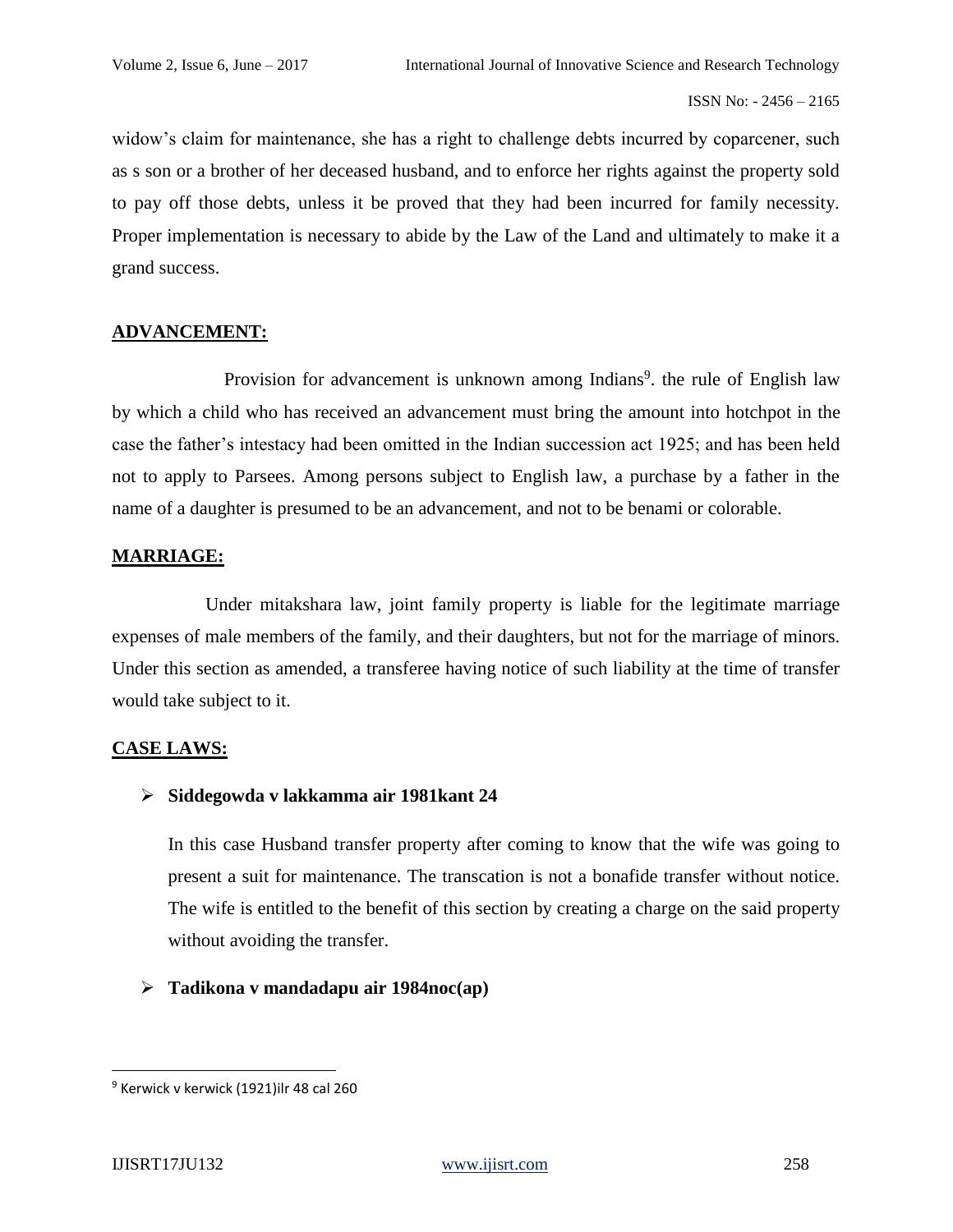A wife's right to maintenance creates a charge on the properties of the husband, either self-acquired or joint family, and the same could be enforced under this section read with the sec.22 of the hindu adption and maintenance act, 1956. Thus,irrespective of the question whether the property devoloved on the heirs on succession, intestate or testamentary,or on transfer inter vivoos gratuitously or for consederation , the property remains liable under the charge, the only exception being the case of a transfer withut notice of such right.

#### ➢ **Kumud v. Jatindranath**

The court construed the meaning of a residence as, a place where a person eats, drinks, and sleeps or where a family eats drinks and sleeps. Physical presence and intention in a place for a sufficient period of time are essentials of a place to be termed as a residence. Another aspect that must also be look into while deciding a place to be a residence must be the duration of stay.

#### **CONCLUSIONS:**

 By virtue of judicial pronouncements and other steps, rights of property has been restored but it will become fruitful only when under lying thinking are changed, the women and other persons should emancipate themselves educationally, economically and socially for their well being only and then they can understand their rights and worth and thereafter the social upliftment of the whole community is possible. We should always remember that mother is the first teacher and mentor of his child. It is a historical fact that no society ever lived in peace until their women folk are at peace.

 Although Maintenance should be gender neutral and should be applicable both for husband and wife respectively for the greater perspective of the society but still many women are being denied to claim their rights of maintenance.